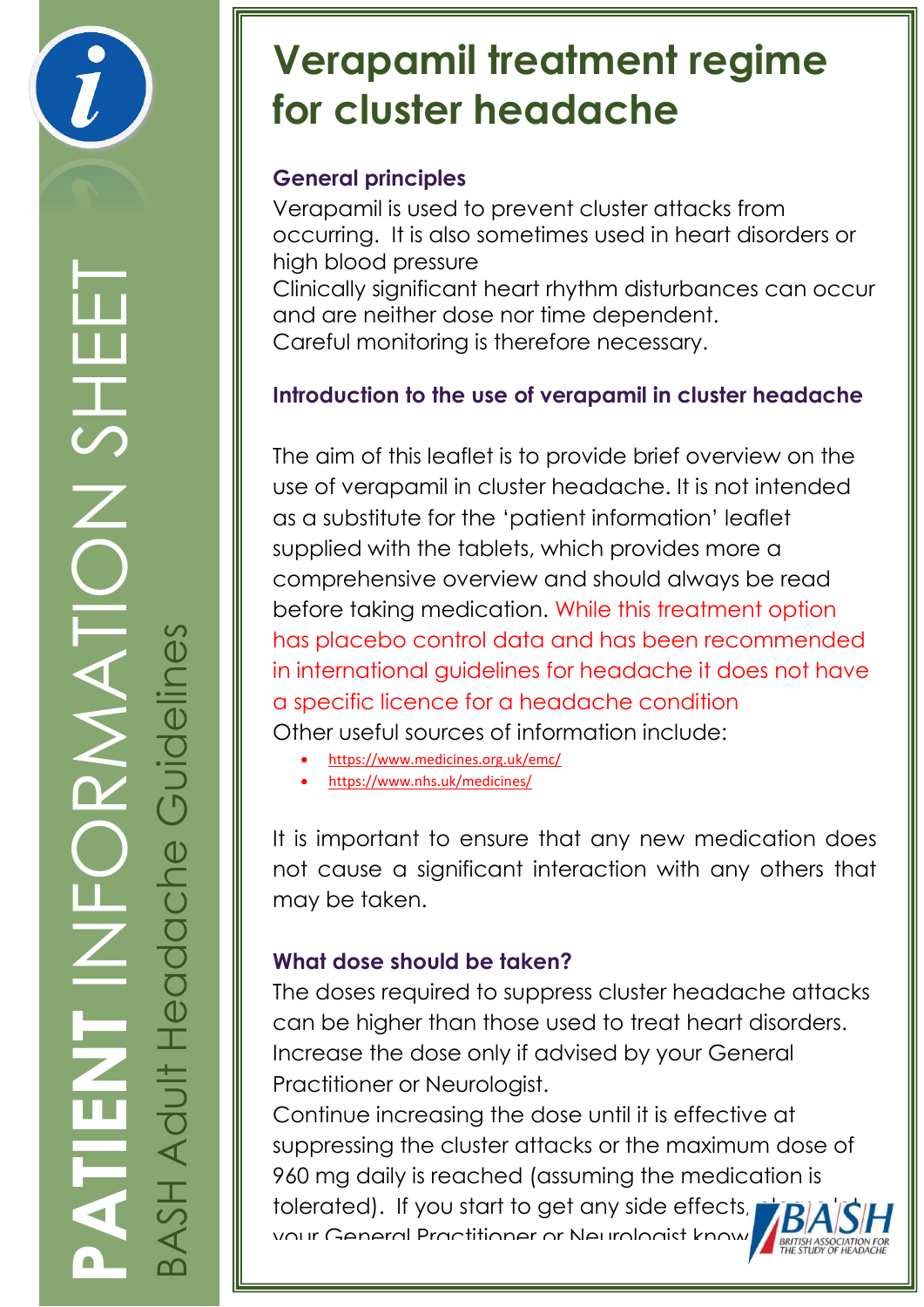Suggested dose schedule.

**Morning Midday Evening** 

*Arrange to have an ECG performed – if the ECG is normal then:* For 2 weeks take 80 mg 80 mg 160 mg

*Arrange to have an ECG performed – if the ECG is normal then:* For 2 weeks take 80 mg 160 mg 160 mg

*Arrange to have an ECG performed – if the ECG is normal then:* For 2 weeks take 160 mg 160 mg 160 mg

*Arrange to have an ECG performed – if the ECG is normal then:* For 2 weeks take 160 mg 160 mg 240 mg

*Arrange to have an ECG performed – if the ECG is normal then:* For 2 weeks take 160 mg 240 mg 240 mg

*Arrange to have an ECG performed – if the ECG is normal then:* For 2 weeks take 240 mg 240 mg 240 mg

*Arrange to have an ECG performed – if the ECG is normal then:* For 2 weeks take 240 mg 240 mg 320 mg

*Arrange to have an ECG performed – if the ECG is normal then:* For 2 weeks take 240 mg 320 mg 320 mg

*Arrange to have an ECG performed – if the ECG is normal then:* For 2 weeks take 320 mg 320 mg 320 mg

BASH recommends an ECG done at baseline and following each increase in dose. At a stable dose ECG should be done once every six months. Any cardiac rhythm disturbance may require dose reduction or drug withdrawal365.

In episodic cluster headache, once control has been achieved, towards the end of the expected bout, the preventive can be slowly withdrawn. If attacks recur the preventive should be re-established.

### **How long should I take Verapamil?**

In episodic cluster headache, once control has been achieved, towards the end of the expected bout, the preventive can be slowly withdrawn (we advise discussion with a medical/nursing/pharmacist advisor). If attacks recur the preventive should be re-established.



**PATIENT** INFORMATION SHEET  $\frac{1}{\sqrt{2}}$ BASH Adult Headache Guidelines  $\breve{\mathrm{o}}$